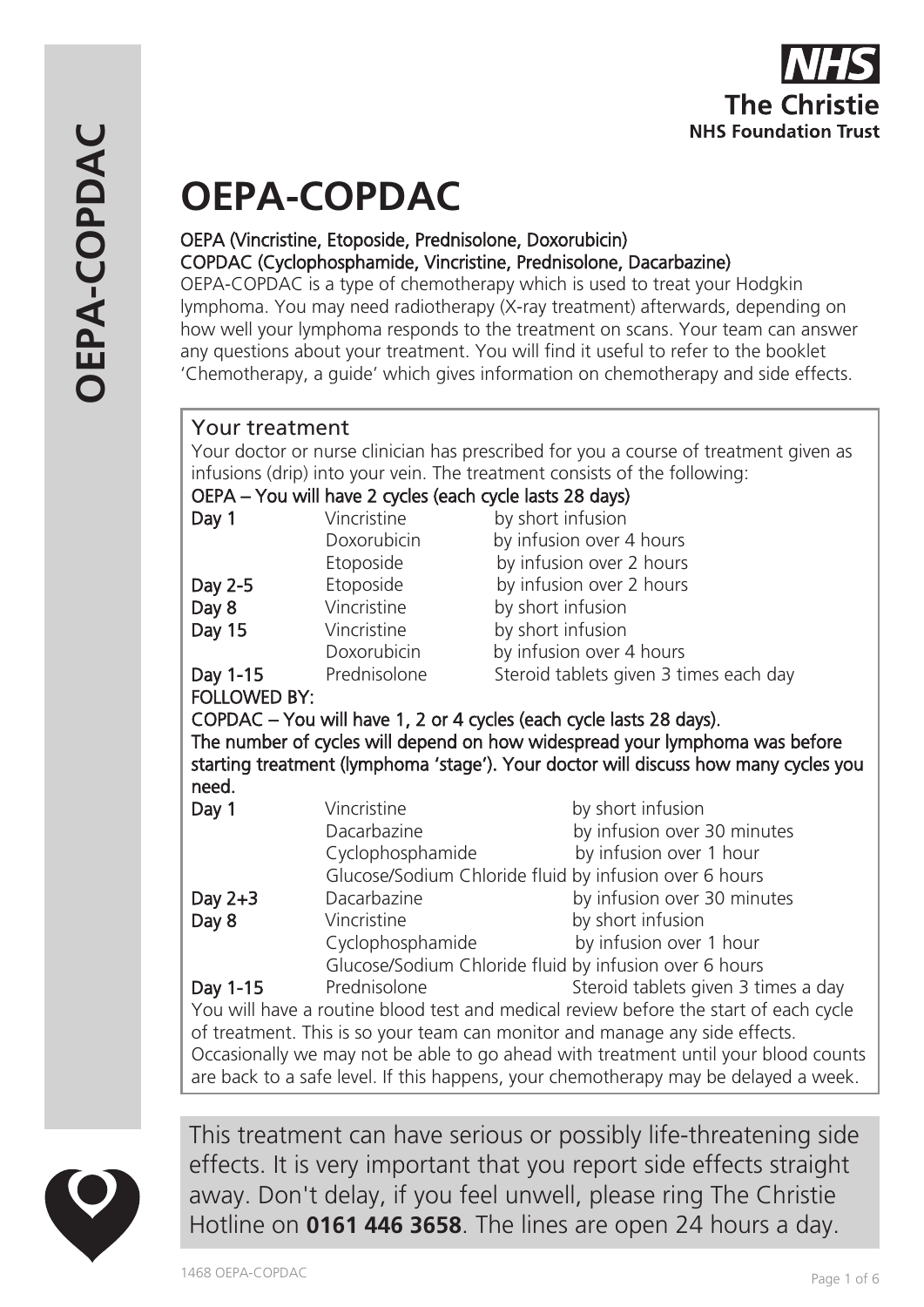You will usually have a PET-CT scan after 2 cycles of OEPA to check how well the chemotherapy is working. Most people will have another scan (PET or CT) after finishing chemotherapy.

This treatment can have serious or possibly life-threatening side effects. It is very important that you report side effects straight away.

# Don't delay, if you feel unwell, please ring The Christie Hotline on 0161 446 3658. The lines are open 24 hours a day, 7 days a week.

## Increased risk of serious infection

You are vulnerable to infection while you are having chemotherapy. Minor infections can become life-threatening in a matter of hours if left untreated. Symptoms of infection include fever, shivering, sweats, sore throat, diarrhoea, discomfort when you pass urine, cough or breathlessness. We recommend that you use a digital thermometer so you can check your temperature. You can buy one from your local pharmacy.

#### If you feel unwell, you have symptoms of an infection or your temperature is 37.5ºC or above, or below 36ºC contact The Christie Hotline straight away.

## Possible side effects

Chemotherapy can cause many different side effects. Some are more likely to occur than others. Everyone is different and not everyone gets all the side effects. Most side effects are temporary, but in some rare cases they can be life-threatening. It is important to tell your hospital doctor or nurse about any side effects so they can be monitored and, where possible, treated.

# Common side effects (more than 1 in 10)

## • Flu-like symptoms and headaches

Some chemotherapy may cause flu-like symptoms such as aches and pains and shivering about 3 to 5 hours after it is given. These symptoms are temporary and should go within 12 to 24 hours. Paracetamol will help. If your symptoms are particularly severe, tell your doctor on your next visit.

## • Nausea and vomiting (sickness)

The severity of this varies from person to person. Anti-sickness medication will be given along with your chemotherapy to prevent this. You will also be given anti-sickness tablets to take at home. If you continue to feel or be sick, contact your GP or The Christie, because your anti-sickness medication may need to be changed or increased.

#### • Hair loss

Hair loss is usually total but this depends on the number of cycles of chemotherapy you have. The hair falls out gradually 10 to 14 days following your first course of treatment. The time scale varies from person to person. Please remember that this is a temporary side effect and your hair will grow back when your treatment is completed. Very rarely, hair loss can be permanent.

The cancer information centre offers a coping with hair loss service to all patients where support, information and advice will be given. Drop in, contact 0161 446 8100 or email informationcentre@christie.nhs.uk. Information about the wig service can also be found here and vouchers for wigs can also be obtained for eligible patients. The wig room provides a drop in service, please see The Christie leaflet 'The wig fitting service' for further information.

The Maggie's Centre runs a Talking Heads hair loss support workshop for anyone who is anticipating or experiencing hair loss (both men and women). These sessions cover the practicalities of hair loss as well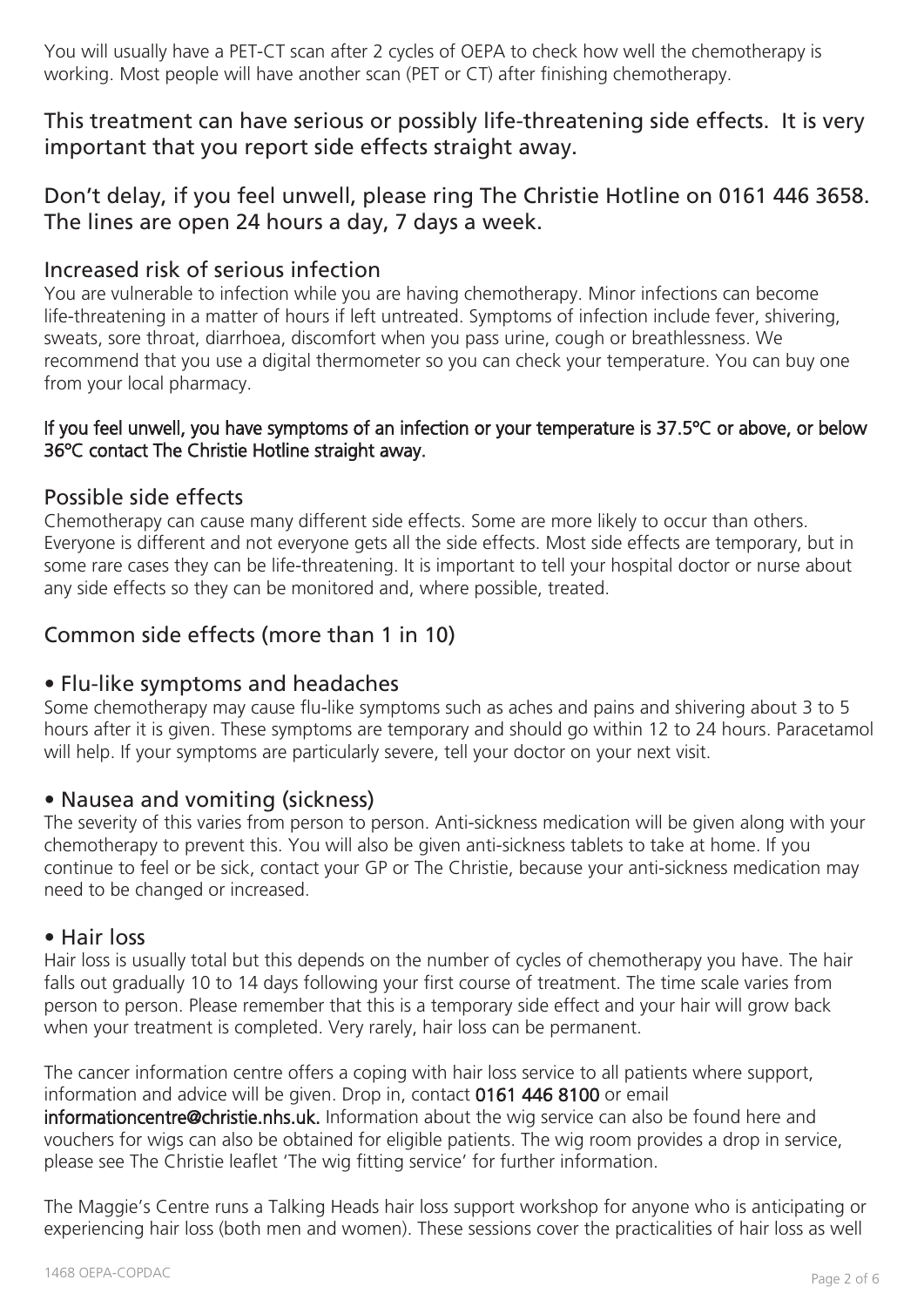as offering support with its emotional impact. Contact Maggie's on 0161 641 4848 or email manchester@maggiescentres.org.

## • Fatigue (tiredness)

Some chemotherapy may make you feel tired and lacking in energy. It can be frustrating when you feel unable to cope with routine tasks. If you do feel tired, take rest and get help with household chores. If necessary, take time off work. Gentle exercise such as walking can be beneficial.

# • Diarrhoea

If this becomes a problem while you are having treatment, anti-diarrhoea tablets can be bought from a pharmacy or prescribed by your GP for a temporary period until this is resolved. If the problem persists contact this hospital. Ask the staff for a copy of 'Eating: help yourself' which has useful ideas about diet when you are having treatment.

# • Constipation and reduced appetite

Vinblastine and some anti-sickness tablets can cause constipation. Try to drink plenty of fluids and eat foods high in fibre. Report this to your hospital doctor who may prescribe a suitable laxative. Dacarbazine and bleomycin can suppress your appetite. Ask the staff for a copy of 'Eating - help yourself' which has useful ideas about diet when you are having treatment.

## • Urine discolouration

Doxorubicin because of its red colour may discolour your urine red or pink for 24 hours following treatment. This is perfectly normal and nothing to worry about.

## • Anaemia (low number of red blood cells)

While having this treatment you may become anaemic. This may make you feel tired and breathless. Let your doctor or nurse know if these symptoms are a problem. You may need a blood transfusion.

## • Bruising or bleeding

Chemotherapy can reduce the production of platelets, which help the blood to clot. Let your doctor know if you have any bleeding, such as nosebleeds, bloodspots or rashes on the skin, and bleeding gums. You may need a platelet transfusion.

# Uncommon side effects (less than 1 in 10)

## • Skin rash

You may develop a skin rash. This is usually mild and easily treated. Please tell your doctor on your next visit.

## • Tingling and numbness in the fingers or toes/muscle weakness

This is common but is usually only mild and temporary. It can sometimes last for some time or become permanent. Sometimes you may also have difficulty controlling the muscles in your arms and legs or your balance. Please report these symptoms to your doctor on your next hospital visit.

## • Sore mouth and altered taste

Your mouth may become sore or dry, or you may notice small mouth ulcers during this treatment. Drinking plenty of fluids and cleaning your teeth regularly and gently with a soft toothbrush can help to reduce the risk of this happening. We can prescribe a mouthwash for you to use during treatment. You can dilute this with water if your mouth is sore. Ask your doctor or nurse for further advice. There is also general mouth care information in the chemotherapy booklet. If you continue to have a sore mouth, please contact The Christie Hotline. You may also develop a strange taste sometimes described as metallic or bitter. A strongly flavoured sweet or mint will help to disguise this. Normal taste will usually return after the treatment finishes.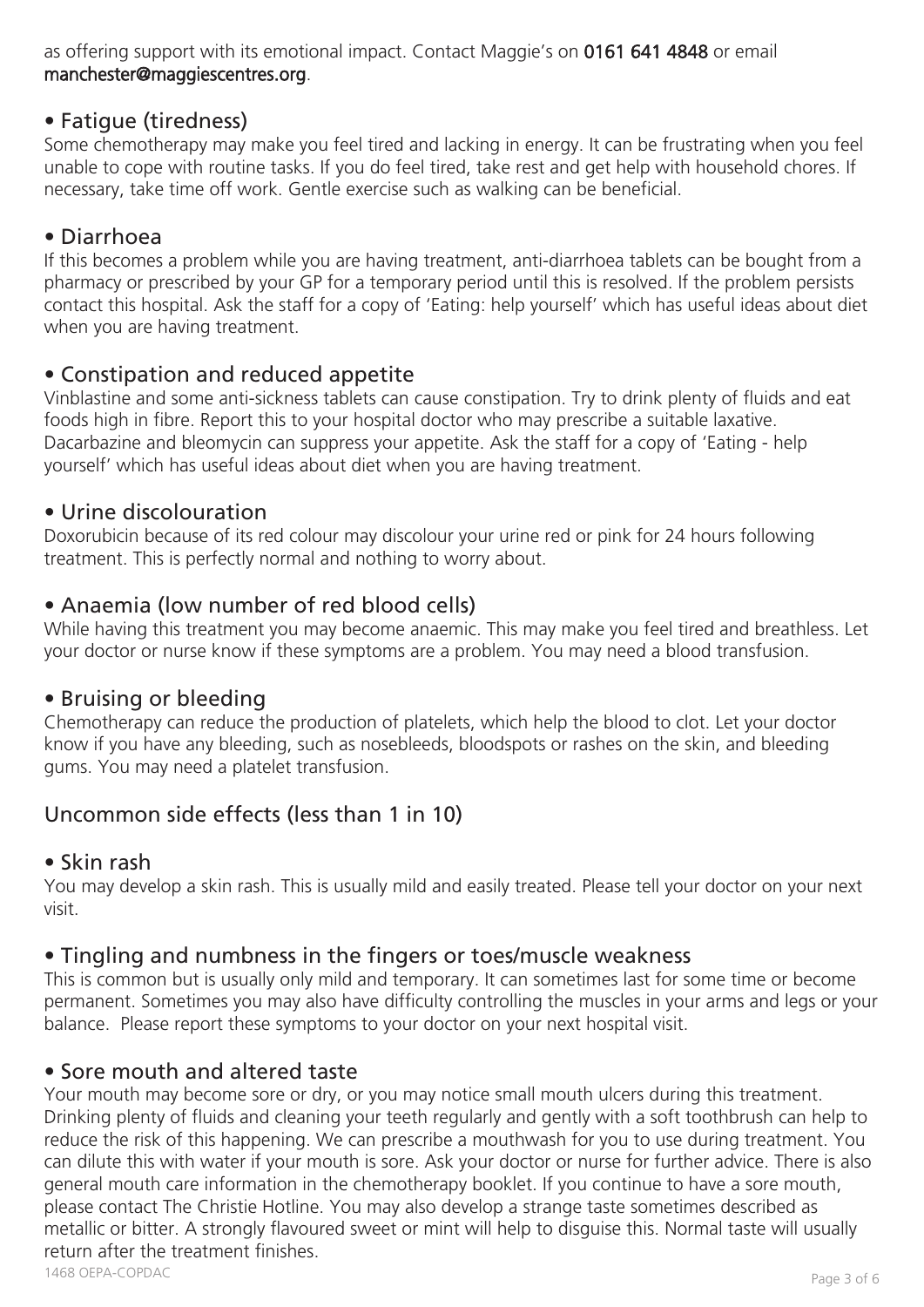## • Liver or kidney function changes

This is detected on your blood tests, it usually returns to normal without treatment

#### • Steroid side effects

Prednisolone can cause side effects such as indigestion, increased appetite, weight gain, mood changes, difficulty sleeping, thinning of the bone (osteoporosis) or the skin, muscle weakness, raised blood pressure, raised blood sugar levels, swelling of the ankles (fluid retention), and rarely, longer lasting damage to the bone or joints (avascular necrosis).

#### • Irritation of the bladder

Cyclophosphamide can irritate the bladder. Drinking plenty of fluids will help prevent this. However, if you notice blood in your urine, please make sure that you tell your doctor or nurse.

#### • Pain along the vein

Dacarbazine can also cause pain along the vein during treatment. Tell your nurse if this happens and the infusion can be slowed down. This is usually only an issue if you have chemotherapy through a temporary drip. This very unlikely if you have chemotherapy through a line, which stays in your arm throughout treatment.

## Rare side effects (less than 1 in 100)

#### • Extravasation

Extravasation is when chemotherapy leaks outside the vein. If you develop redness, soreness or pain at the injection site at any time please let us know straight away.

#### Serious and potentially life threatening side effects

In a small proportion of patients, chemotherapy can result in very severe side effects which may rarely result in death. The team caring for you will discuss the risk of these side effects with you.

#### Tumour Lysis Syndrome

This treatment may cause the rapid breakdown of lymphoma cells, which may lead to abnormalities in the blood. This problem is more likely if your disease is widespread or if your kidneys do not work as well as they should do. Your doctor will tell you if you are at risk. You may be given a kidney-protective medicine called allopurinol for the first cycle of treatment, and your doctor may do additional blood tests to monitor this side effect. We sometimes admit patients for the first treatment to give intravenous fluids and kidney-protective medication and twice daily monitoring of blood tests for 48 hours.

#### Sex, contraception and fertility

## Protecting your partner and contraception

We recommend that you or your partner use a condom during sexual intercourse while you are having the course of chemotherapy. Chemotherapy is dangerous to unborn babies and this will also protect you and your partner from any chemotherapy drugs that may be present in semen and in the vagina. If you suspect that you may be pregnant please tell your doctor immediately.

#### **Fertility**

This chemotherapy may affect your ability to have children. Your doctor or nurse should have discussed this with you. If not, please ask them before you start treatment.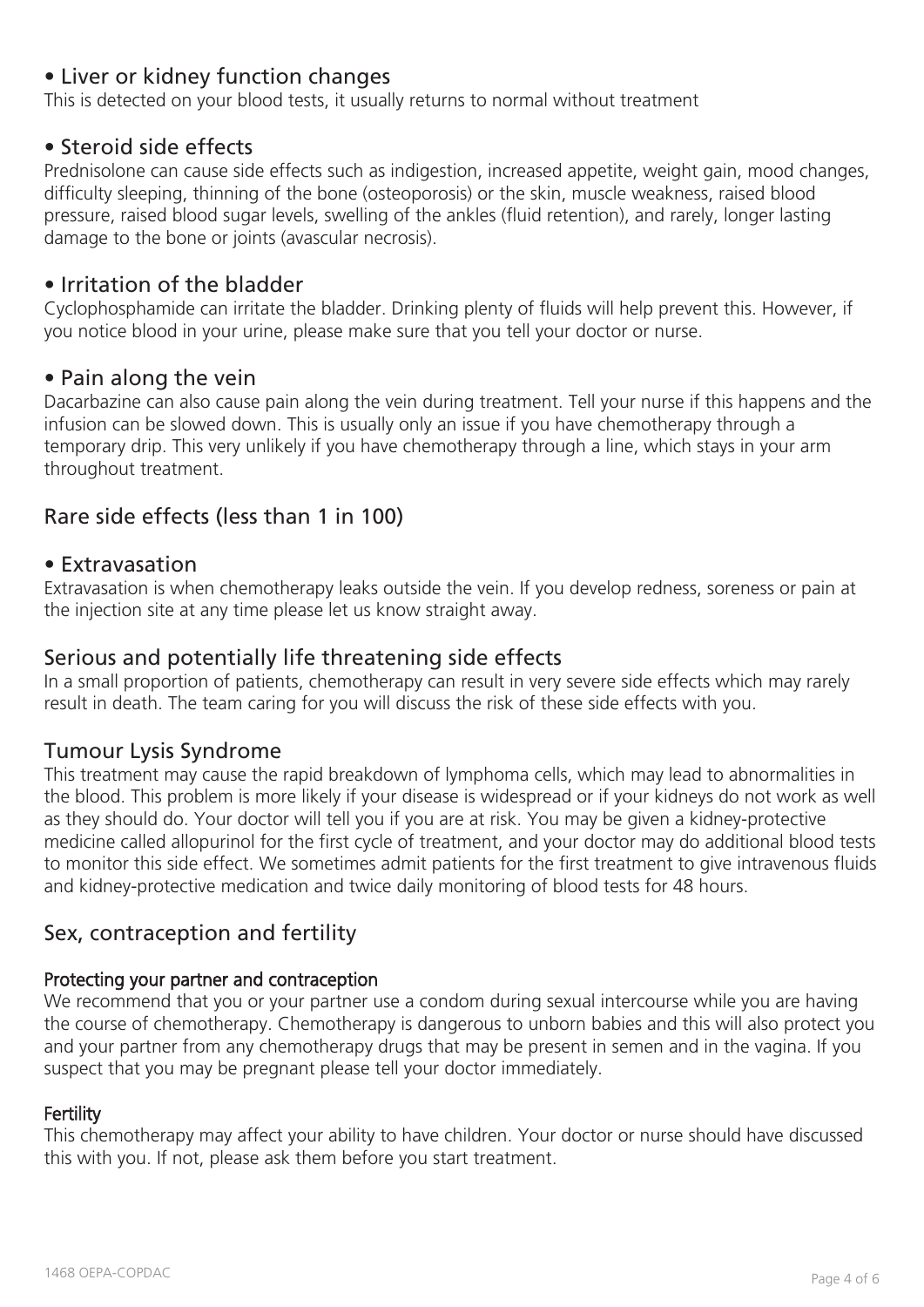## Late side effects

Some side effects may become evident only after a number of years. In reaching any decision with you about treatment, the potential benefit you receive from treatment will be weighed against the risks of serious long term side effects to the heart, lungs, kidneys and bone marrow. With some drugs there is also a small but definite risk of an increased chance of developing another cancer. If any of these problems specifically applies to you, the doctor will discuss these with you and note this on your consent form.

Higher doses of doxorubicin may cause changes in the muscle of the heart. This can affect how the heart works. The effect on the heart depends on the dose given. It is very unusual for the heart to be affected if you have standard doses. Tests to see how well your heart is working may sometimes be carried out before the chemotherapy is given.

#### Blood transfusion

As you have Hodgkin Lymphoma, if you ever need a blood or platelet transfusion in future, the blood transfusion laboratory will select 'irradiated' blood. This is to avoid a serious but very rare complication. We will give you a leaflet and alert card about this.

## **Contacts**

If you have any general questions or concerns about your treatment, please ring the area where you are having treatment:

• TYA day unit 0161 446 3958

| • TYA lymphoma secretaries 0161 446 3952 |               |
|------------------------------------------|---------------|
|                                          | 0161 446 8384 |
|                                          | 0161 446 3954 |

- Palatine treatment ward 0161 446 3960/3961
- General enquiries 0161 446 3000

Your consultant is: ..................................................................…

Your hospital number is: ...........................................................

Your key worker is: ....................................................................